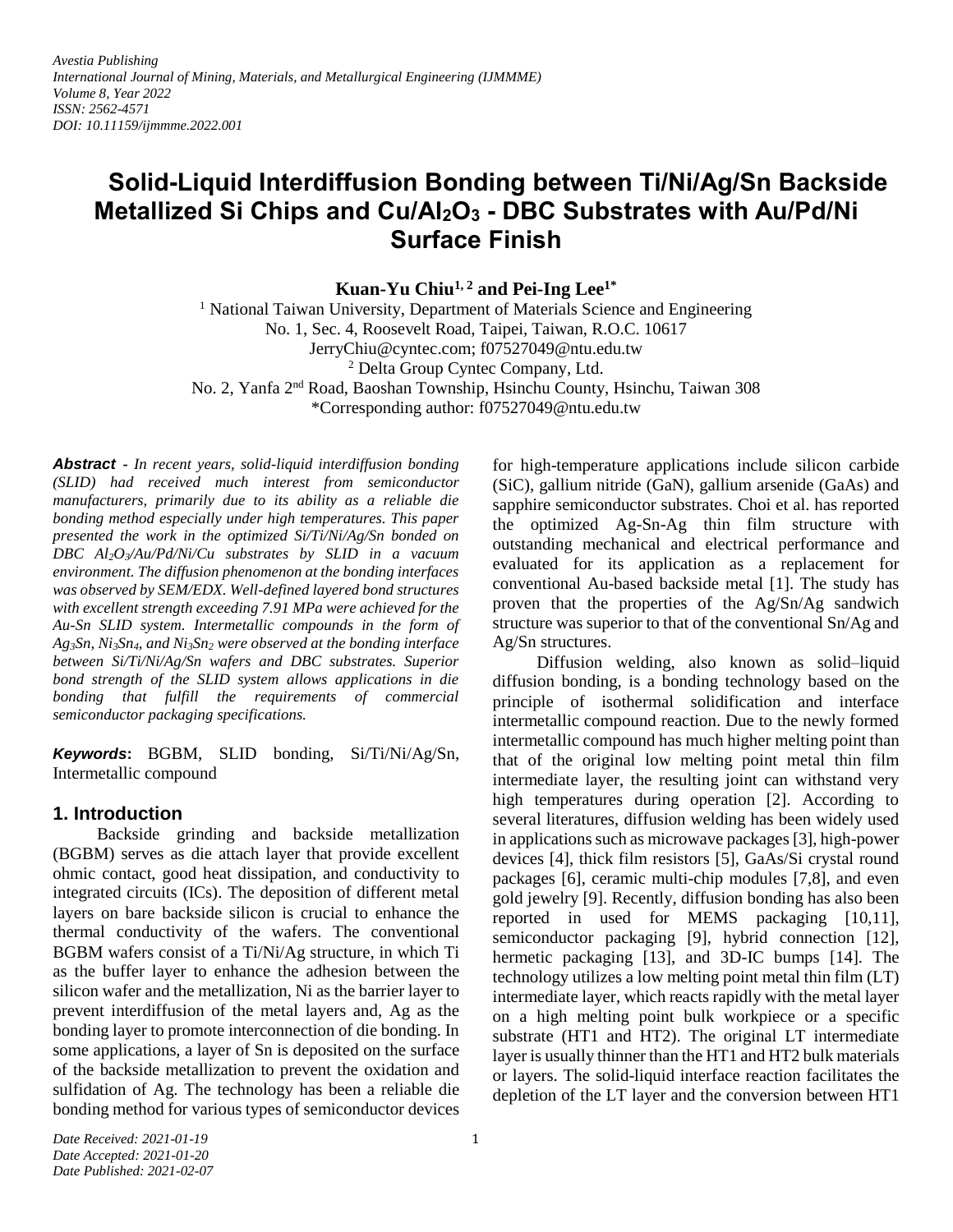and HT2 into intermetallic compounds. The diffusion welding process is illustrated in Fig. 2. The combination of both low bonding temperature process and hightemperature applications allows wafer bonding in BGBM processes.



Fig. 1 The schematic diagram of diffusion welding process.

With the rising demand for smartphones, portable devices, computers, USB type-C, e-sports, servers, augmented reality (AR), virtual reality (VR) and automotive electronics, the semiconductor manufacturers are paying more attention on high-power MOSFET electronic components. A power MOSFET is a type of switch designed to handle significant power levels and commonly adapted in power electronics due to its lower power loss and input resistance, ability to withstand large currents, and higher operating frequency. Since power MOSFETs serve as a switch for power devices, the efficient conversion of energy and minimization of loss have become important research directions in the past decades.

A typical silicon foundry process is divided into two main steps: wafer frontside processing and backside processing. The wafer frontside process is where the patterned integrated circuit is made on top of the silicon wafer, known as Front Side Metallization (FSM). The wafer is then undergoing a thinning process to minimize the wafer thickness for high-density packaging so that the onresistance, RDS(on) can be greatly reduced to fit various advanced packaging. Wafer backside processing begins with backside grinding, etching, surface coarsening and backside metallization. The backside metallization is critical to meet the criteria of electrical, mechanical and thermal requirements of microelectronic devices. Appropriate material selections for the wafer backside metallization often depends on the circuit performance requirements as well as its compatibility with the die attach methods to be employed. Evaporation deposition is commonly used to deposit the desire metal layers on the etched backside wafer due to its strong adhesion metal layers without peeling issues. After a series of CP tests, the wafer is then cut into smaller chips and further joined by a bonding process on another chip or a substrate.

This paper outlines the interdiffusion behavior of Ag, Au and Sn at the bonding interface between Si/Ti/Ni/Ag/Sn and DBC  $Al_2O_3$  Cu/Ni/Pd/Au as well as the evolution of the growth kinetics of IMCs in a wide temperature range in terms of reliability. Our study focusses on the practical study on real-world applications for electronics assembly. For such purposes, the bonding strength of the samples were measured by a thrust tester. Morphologies and growth kinetics of the IMCs that formed at the bonding interfaces were analyzed before and after aging tests to observe the overall interdiffusion phenomena.

### **2. Experimental**

In this study, a pressure of 5 MPa was applied to bonded samples in a vacuum environment at temperatures range from 300 °C to 450 °C for various durations to cause permutation and combination, as illustrated in Fig. 2. After diffusion welding, the samples were then prepared for metallographic grinding and polishing by sand papers with different grit numbers and 1 and 0.3 lm  $Al_2O_3$  polishing powder after being diced into smaller pieces. The morphology of the bonding interface and the formation of the intermetallic compounds during the welding process were observed by scanning electron microscopy (SEM). Energy dispersive X-ray spectroscopy (EDX) was also used to analyze the chemical compositions of the intermetallic phases. To further evaluate the growth kinetics of intermetallic compounds, the grown thicknesses were measured by SEM images. The bonding strength of the bonded samples were measured by die shear test using a DAGE 4000 bonding tester with a shear speed of  $3 \times 10^{-5}$ m/s.



Fig. 2 The schematic diagram of diffusion soldering for Si/Ti/Ni/Ag/Sn and Au/Pd/Ni/Cu/Al<sub>2</sub>O<sub>3</sub> with Sn interlayer.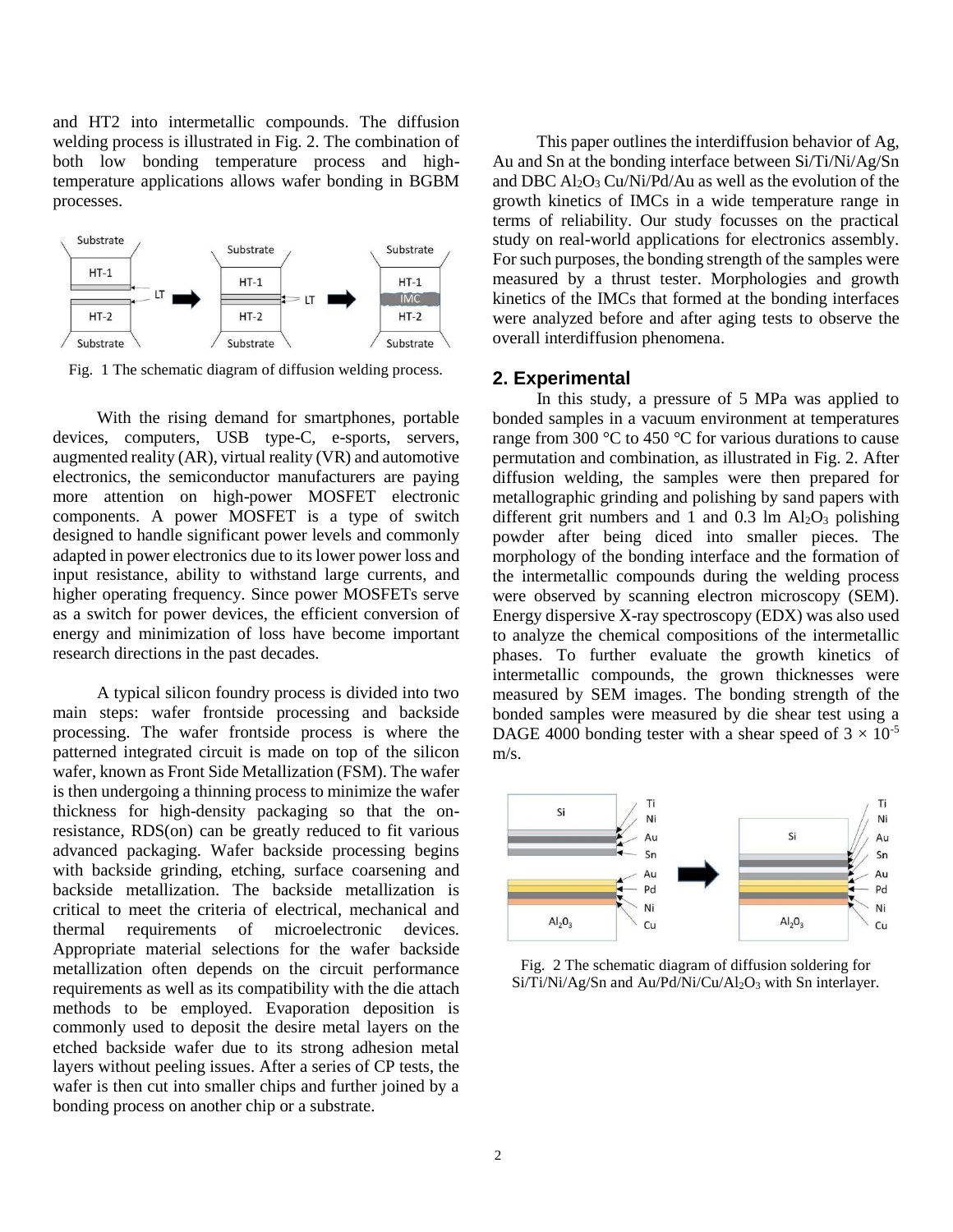## **3. Result and Discussion 3.1 Reaction Mechanism of Si/Ti/Ni/Ag/Sn Chips with DBC Al2O<sup>3</sup> Cu/Ni/Pd/Au Substrates.**

The morphology of the diffusion bonding joints at different bonding conditions were shown in Fig. 3, where IMCs in the forms of Ag<sub>3</sub>Sn and  $Ni<sub>3</sub>Sn<sub>2</sub>$  were detected at the bonding interfaces, indicating the reaction mechanism to be the interdiffusion of solid solutions. As in Fig. 3(a), under bonding temperature of  $300^{\circ}$ C for 15 minutes, the Sn layer was completely exhausted and reacted with Ag layer to form Ag3Sn. At the same time, some of the Sn diffused towards the Si wafer and reacted with Ni to form  $Ni<sub>3</sub>Sn<sub>2</sub>$ . Whereby, the remaining Sn diffused to the Ni layer on the DBC substrate to form flame-like IMC  $Ni_3Sn_4$ . The Au (0.1  $\mu$ m) and Pd layers were so thin that both the thin films depleted throughout the diffusion welding process due to solidsolution effect, so that none of the metals were detected by EDX analysis at the bonding interfaces. Whereas on the DBC substrates, Sn diffused through the DBC metallizations and further reacted with Ni. As the DBC substrates had a much thicker Ni barrier layer (45kÅ) than the Si wafers (3 kÅ), the IMCs formed thereby in the phase of Ni3Sn4.



Fig. 3 Morphology of the intermetallic compounds at the bonding interfaces of the wafer Si/Ti/Ni/Ag/Sn and DBC Cu/Ni/Pd/Au diffusion bonded at 300℃ (a) 15 min, (b) 30 min, (c) 60 min, (d) 120 min.

When the bonding duration was increased to 30 min (Fig. 3(b)), the Ag<sub>3</sub>Sn layer slightly thickened from 0.8  $\mu$ m to 0.9 μm. The thickness of  $Ni<sub>3</sub>Sn<sub>2</sub>$  also slightly increased from 0.2  $\mu$ m to 0.3  $\mu$ m, and the amount of Ni<sub>3</sub>Sn<sub>4</sub> formed increased at the DBC substrate side. As the duration was extended to 60 minutes (Fig.  $3(c)$ ), the Ni-Sn IMCs were distributed under the Ag3Sn IMC layer, where the IMCs are separated to two distinct  $Ni<sub>3</sub>Sn<sub>4</sub>$  and  $Ni<sub>3</sub>Sn<sub>2</sub>$ . At prolonged heat storage duration of 120 minutes, the Ag<sub>3</sub>Sn IMC layer had eventually thickened to 1.0 μm.

When the bonding duration was increased to 120 minutes, Sn continued to diffuse towards the Si wafers and developed a thin layer of  $Ni_3Sn_4$  under the existing  $Ni_3Sn_2$ layer, as shown in Fig. 3(d). The thickness of the IMC Ag<sub>3</sub>Sn increased over time by approximately 0.2 µm. No obvious voids or cracks were found at the bonding interface between the Ag3Sn layer in all 4 bonding samples. According to Bud et al., voids often appear at the interface of Ni/Sn/Ni and Cu/Sn/Cu specimens of diffusion welding [15], and such phenomenon was then confirmed by the work by Jacobson et al. [2]. Generally, the Ag/Sn SLID system is a reliable diffusion soldering process with fewer defects at the Ag3Sn interface.



Fig. 4 Average bonding strengths of the wafer Si/Ti/Ni/Ag/Sn and DBC Cu/Ni/Pd/Au bonded at 300°C for various durations.

According to the results in Fig. 4, the bonding strengths for diffusion bonding at 300 °C for 15 min to 120 min were plotted in Fig. 4. Across the bonding time, the strength tended to decrease. IMCs with sufficient thickness could contribute much to the bonding strength. With the thin film design of the Si wafers, the intermetallic layers formed was adequate for great bonding interfaces with almost no voids. Within a short period of bonding time required, a good and reliable diffusion bond was formed with an average bond strength of 18.76 MPa. Whereby, it was found that the IMCs Ag<sub>3</sub>Sn, Ni<sub>3</sub>Sn<sub>4</sub>, and Ni<sub>3</sub>Sn<sub>2</sub> formed at the interface showed no direct effect to the bonding strength.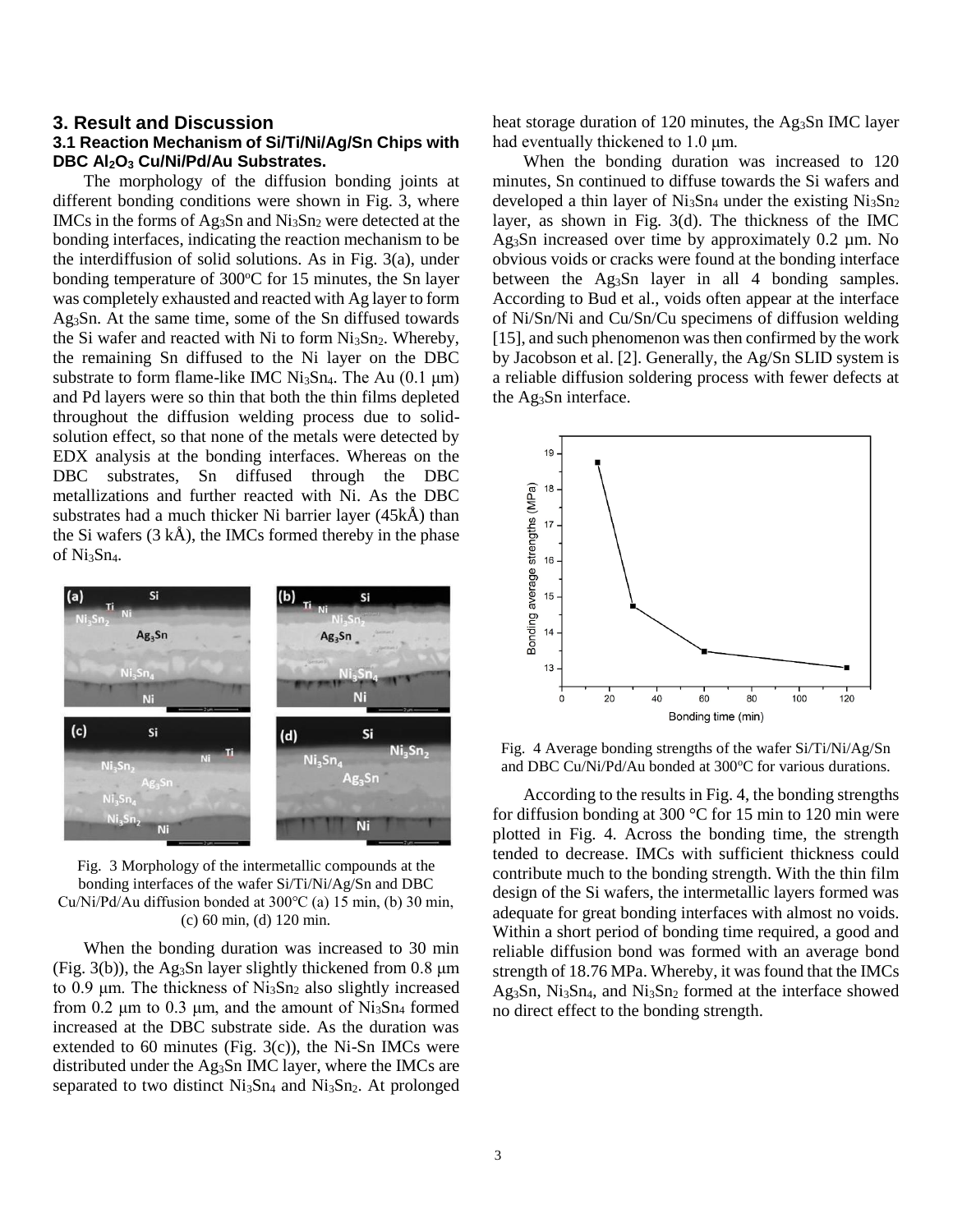## **3.2 Aging Test of SLID Bonded Si/Ti/Ag/Sn Chips to DBC Al2O3/Cu/Ni/Pd/Au Substrates**

To verify the long-term reliability of the SLID joints, the bonded samples were aged at 400℃ for 500 hours. The average joint strength by thrust tests revealed a decreasing trend with increasing thickness of IMCs formed as illustrated in Fig. 5. The average value was as high as 7.9 MPa, where the lower boundary value was about 4 MPa, and the maximum average achieved 45.42 MPa by the bonded samples at  $450^{\circ}$ C for 30 minutes, which all the samples had met the requirements of commercial semiconductor packaging specifications. The intermetallic compounds  $Ag_3Sn$ ,  $Ni_3Sn_4$ , and  $Ni_3Sn_2$  were observed. Interestingly, the failure position of the shear test was found to be at both the interface of the Si wafer and within the IMCs. Previous study had reported that the fracture strength of (100)-oriented silicon wafers has fracture toughness of 0.95 MPa, 0.90 MPa for silicon (110) wafers, and 0.82 MPa for silicon (111) wafers [14]. The IMCs formed at the bonding interfaces had also contributed to the bonding strength and support to the thinner BGBM wafers. The morphologies of the aged joints were examined by SEM and EDX analysis as in Fig. 6. As compared to the unaged samples, the IMC layers grew enormously due to the interdiffusion of Ni and Sn and vigorous reactions between the two metals. The thickened IMC layers were believed to contribute to the reduction of joint strength. In addition, a portion of Ni was found at the Si/Ti interface and reacted with Si to form  $\alpha$ NiSi<sub>2</sub> IMC. The aging of the joints for long period injected large amount of heat into the metal layers, causing Ni atoms to excite and diffused through the Ti barrier layer. Such phenomenon could degrade the integrity of the Si/Ti interface and increase the risk of short circuit of the overall device.

Meanwhile, the average thrust values of each sample group after aging at 400oC for 1000 hours differed little from those after aging test for 500 hours under the same temperature. This proved that after high temperature and longer-term aging, the bonded structures were still remained rigid without much degradation in tensile strength. In other words, the die bonded structures had achieved high reliability even after exposure to extreme conditions. Fig. 7 showed the morphology of the IMCs at the bonding interface of the bonded couples after aged at 400oC for 1000 hours, where the amount of IMCs at the interface continued grew thicker. Localized voids formed with the increased thickness of the overall bonding layer, which was highly related to the diffusion rates of the elements. Similar phenomenon was observed in prolonged aging time in which Ni diffused through the Ti barrier layer to the Si/Ti

interface and generated larger area of αNiSi2 intermetallic compound.



Fig. 5 Average bonding strengths of the bonded samples after aging test at 400°C.



Fig. 6 The morphologies of the bonding interfaces after aged test at 400°C for 500 hours for Si/Ti/Ni/Ag/Sn diffusion bonded with DBC Cu/Ni/Pd/Au at 300℃ (a) 15 min, (b) 30 min, (c) 60 min, (d) 120 min.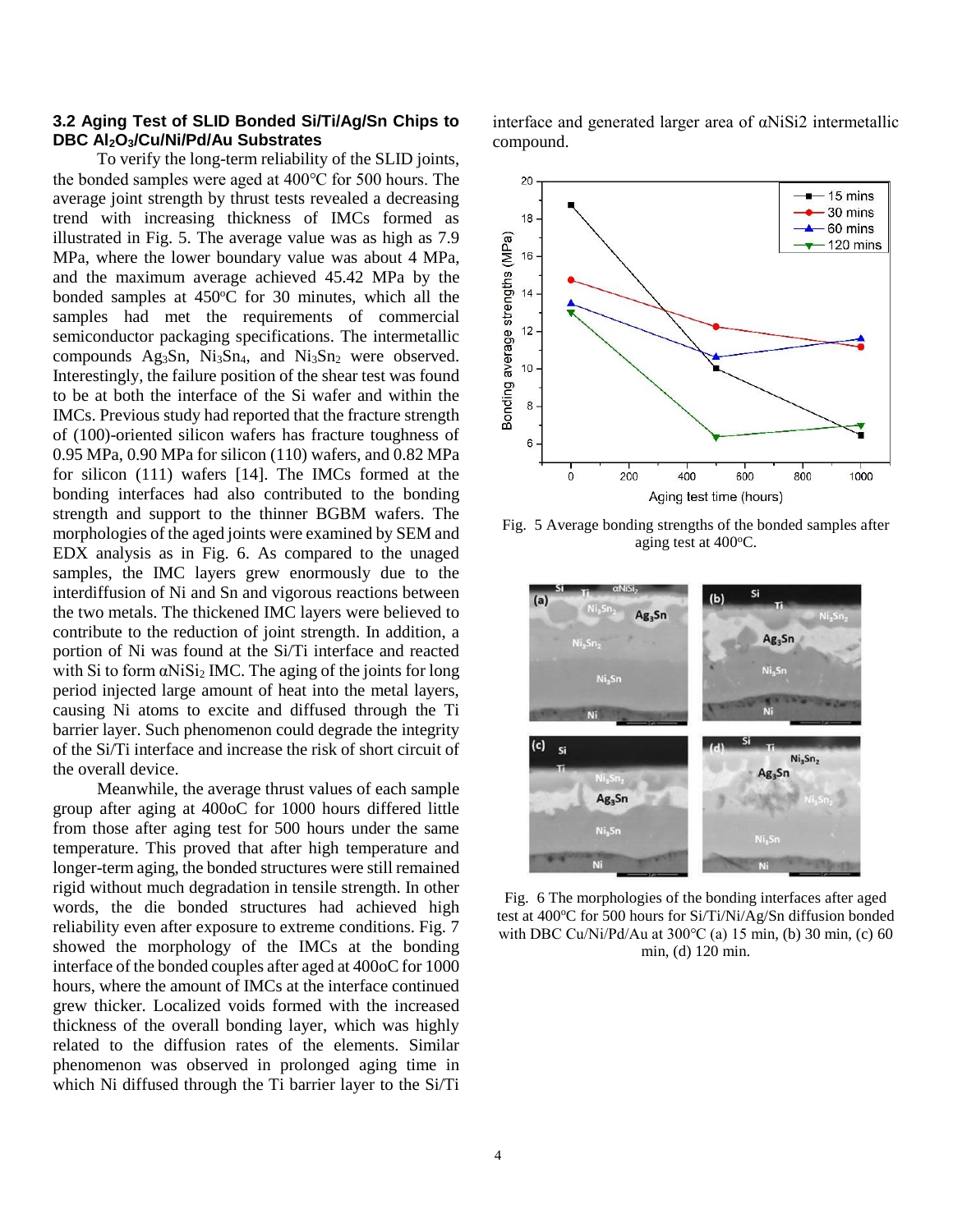

Fig. 7 The morphologies of the bonding interfaces after aged test at 400°C for 1000 hours for Si/Ti/Ni/Ag/Sn diffusion bonded with DBC Cu/Ni/Pd/Au at  $300^{\circ}$ C (a) 15 min, (b) 30 min, (c) 60 min, (d) 120 min.

# **3.3 Enhanced SLID Bonding Temperature of Si/Ti/Ni/Ag/Sn Chip Bonded with DBC Al2O3/Cu/Ni/Pd/Au Substrates**

However, further increasing the diffusion welding temperatures to 350°C, 400 °C and 450°C, the thin Ni3Sn4 and Ni3Sn2 layers started to transform into thicker Ni3Sn4 and Ni3Sn2 layers, as in Fig. 8-10. Small local cracks were observed at the interface of the Ni layer and Ag3Sn and at that of DBC and Ni3Sn2, which caused the bonding strength to degrade. As the increased bonding temperatures had induced the accelerated diffusion rate of the elements, where Ni atoms diffused through the Ti barrier layer and reached the Si/Ti interface. At the Si/Ti interface, Ni reacted with Si to form αNiSi2 intermetallic compounds. Therefore, bonding at lower temperatures and shorter bonding period can prevent the undesired diffusion of Ni layer.



Fig. 8 The morphologies of the bonding interfaces for Si/Ti/Ni/Ag/Sn diffusion bonded with DBC Cu/Ni/Pd/Au at 350<sup>o</sup>C (a) 15 min, (b) 30 min, (c) 60 min, (d) 120 min.



Fig. 9 The morphologies of the bonding interfaces for Si/Ti/Ni/Ag/Sn diffusion bonded with DBC Cu/Ni/Pd/Au at 400 °C (a) 15 min, (b) 30 min, (c) 60 min, (d) 120 min.



Fig. 10 The morphologies of the bonding interfaces for Si/Ti/Ni/Ag/Sn diffusion bonded with DBC Cu/Ni/Pd/Au at 450<sup>o</sup>C (a) 15 min, (b) 30 min, (c) 60 min, (d) 120 min.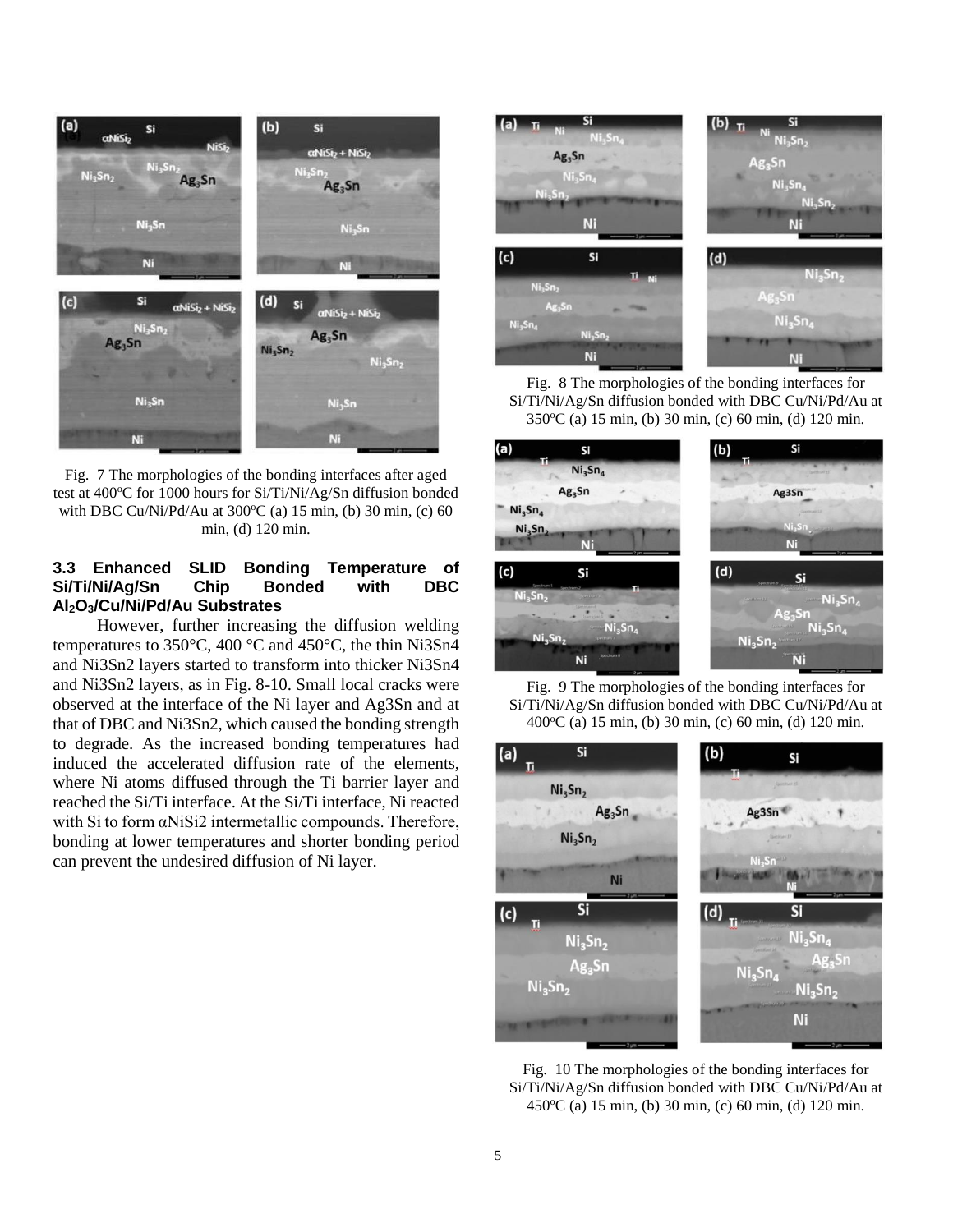## **4. Conclusion**

Solid–liquid diffusion bonding is an effective bonding method to join backside metallized Si wafers to DBC substrates. Sn interlayer diffusion bonding was applied at temperatures of 300oC - 450°C for periods of 15 - 120 minutes to join the Si/Ti/Ni/Ag/Sn chips with DBC Al2O3/Cu/Ni/Pd/Au. The Sn interlayer reacted with the Ag and Ni layers to form an Ag3Sn and Ni3Sn2 intermetallic compounds. Au and Pd layers depleted during the bonding process due to solid-solution effect. The Ni3Sn4 intermetallic phase also formed between the Ag3Sn IMC and the Cu electrode. After aging at 400°C, the Ni atoms diffused through the Ti barrier layer and reacted with Si to form αNiSi2 intermetallic compound. The formation of intermetallic compounds had separated the wafer from the metallization layers and degraded the thermal and electrical conductivities of the overall structure. According to the thrust tests, it was found that the Ag-Sn SLID systems had shown satisfactory bonding strengths and met the requirements of commercial electronic packaging specifications. Average bonding strength as high as 18.76 MPa was achieved with such low bonding temperature at 300oC for short period of 15 minutes allowed further applications in the semiconductor industries to replace the conventional Au backside metals. With appropriate materials and metallization structure designs, the solid– liquid diffusion bonding method provides great potential to the development of BGBM technology and wide applications in various electronic products.

### **Acknowledgements**

This study was sponsored by the Hsinchu Science Park R&D program of Ag Materials Technology Co., Ltd. and the Ministry of Science and Technology, Taiwan, under Grant No. 109A18A.

### **References**

- [1] J. S. Choi and S. J. An, "Backside Metallization of Ag-Sn-Ag Multilayer Thin Films and Die Attach for Semiconductor Applications", *Journal of Electronics Materials*, vol. 49, no. 7, pp. 4265-4271, 2020.
- [2] D. M. Jacobson and G. Humpston, "Diffusion Soldering", *Soldering & Surface Mount Technology*, vol. 10, pp. 27-32, 1992.
- [3] D. M. Jacobson and S. P. S. Sangha, "A Novel Lightweight Microwave Packaging Technology", *IEEE Transactions on Components, Packaging, and Manufacturing Technology A*, vol. 3, pp. 515-520, 1998.
- [4] D. M. Jacobson and S. P. S. Sangha, "Novel Application of Diffusion Soldering", *Soldering & Surface Mount Technology*, vol. 8, pp. 12-15, 1996.
- [5] P. K. Khanna, S. K. Bhatnagar, G. Dalke, D. Brunner, and W. Gust, "Development of Thermally Stable Ni-Ag Interconnections for Application to Resistive Films", *Mat. Sci. Eng. B, 33*, pp. 6-9, 1995.
- [6] Y. C. Chen, W. W. So, and C. C. Lee, "A Fluxless Bonding Technology Using Indium-Silver Multilayer Composites", *IEEE Transactions on Components, Hybrids, and Manufacturing Technology*, vol. 20, pp. 46-57, 1997.
- [7] T. H. Chuang, H. J. Lin, and C. W. Tsao, "Intermetallic Compounds Formed During Diffusion Soldering of Au/Cu/Al2O3 and Cu/Ti/Si with Sn/In Interlayer", *Journal of Electronics Materials*, vol. 35, pp. 1566-1570, 2006.
- [8] M. W. Liang, T. E. Hsieh, S. Y. Chang, and T. H. Chuang, "Thin-Film Reactions during Diffusion Soldering of Cu/Ti/Si and Au/Cu/Al<sub>2</sub>O<sub>3</sub> with Sn Interlayers", *Journal of Electronics Materials*, vol. 12, pp. 452-455, 2003.
- [9] D. M. Jacobson, G. Humpston, and S. P. S. Sangha, "Diffusion Soldering a New Low Temperature Process for Joining Carat Gold Jewelry", *Gold Bulletin*, vol. 26, pp. 90-104, 1991.
- [10] W. C. Welch, III, J. Chae, and K. Najafi, "Transfer of Metals MEMS Packages using a Wafer-Level Solder Transfer Technique", *IEEE Transactions on Advanced Packaging*, vol. 28, pp. 643-649, 2005.
- [11] R. I. Made, C. L. Gan, L. L. Yan, A. B. Yu, S. W. Yoon, J. H. Lau, and C. Lee, "Study of Low-Temperature Thermocompression Bonding in Ag-In Solder for Packaging Applications", *Journal of Electronics Materials*, vol. 38, pp. 365–371, 2009.
- [12] G. A. Lo´pez, S. Sommadossi, P. Zieba, W. Gust, and E. J. Mittemeijer, "Kinetic Behaviour of Diffusion-Soldered Ni/Al/Ni Interconnections", *Mater. Chem. Phys.*, vol. 78, pp. 459–463, 2002.
- [13] F. Bartels, J. W. Morris Jr., G. Dalke, and W. Gust, "Intermetallic Phase Formation in Thin Solid–liquid Diffusion Couples", *Journal of Electronics Materials*, vol. 23, pp. 787-790, 1994.
- [14] W. R. Runyan, "Silicon Semiconductor Technology", *McGraw-Hill, U.S.A*, pp. 223-229, 1965.
- [15] S. Bader, W. Gust, and H. Hieber, "Rapid Formation of Intermetallic Compounds Interdiffusion in the Cu-Sn and Ni-Sn Systems", *Acta Metall. Mater.*, vol. 43, pp. 329-337, 1995.